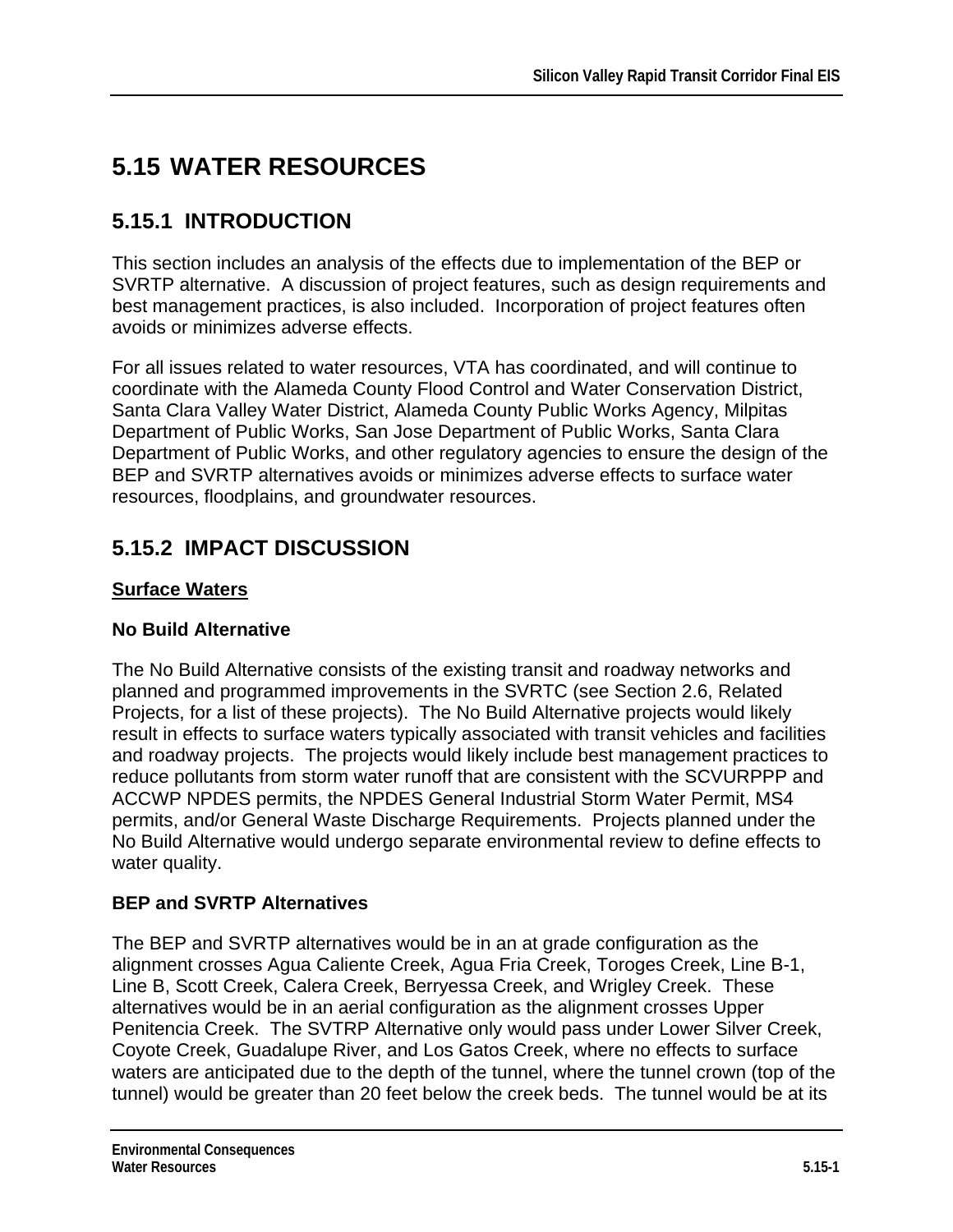deepest when passing under the Guadalupe River to avoid a retaining wall that was constructed as part of the Guadalupe River Park and Flood Protection Project. At this location, the tunnel crown would be greater than 40 feet below the creek bed.

Effects to surface water quality could occur from polluted storm water runoff primarily associated with the station areas (especially the parking areas), park-and-ride lots, access roads, yard and shops sites (one under each alternative), and other sites that include impervious surfaces. Constituents of concern include oil, grease, total organic carbons, chloride, iron, nickel, and trace amounts of other heavy metals such as lead. Runoff from these areas would be directed to the local storm drain systems and eventually to receiving waters. To minimize any adverse effects on water quality due to storm water runoff, storm water inlets would include trash grates and maintainable silt traps, and inlet traps would be inspected at least annually and cleaned as required to maintain function. The outlet structures would provide for proper energy dissipation in accordance with standard specifications for storm drainage. Regular maintenance would include a program to clean curbside pavement areas of litter, fuel, and oil spills. The BEP and SVRTP alternatives would include best management practices to reduce pollutants from storm water runoff that are consistent with the SCVURPPP and ACCWP NPDES permits, the NPDES General Industrial Storm Water Permit, MS4 permits, and/or General Waste Discharge Requirements. During subsequent engineering phases, specifications and design detail drawings will be further developed to include Storm Water Prevention Pollution Plans and best management practices will be detailed on Water Pollution Control and Erosion Control plans.

The drainage system for the Newhall Yard and Shops facility includes two open detention basins. One detention basin would be located in the City of San Jose and would discharge to the storm drain along Newhall Street. The other detention basin would be located in the City of Santa Clara and would discharge to the storm drain along Brokaw Road. An underground storage basin consisting of either an array of pipes or underground storm water storage vault would also be located in Santa Clara for drainage areas at the station and tail track area. Detention basins serve to detain water temporarily to reduce peak discharges and then slowly release the water to the storm sewer system by gravity flow. Standard components of an open detention basin include the basin itself with designated side slopes, a safety fence, an inlet, a low flow outlet, an overflow outlet, and an emergency spillway. Upstream of each basin, a mechanism for removal of pollutants would be installed. Regardless of whether water is released to the storm sewer system through the detention basins or though direct discharge, compliance with applicable NPDES and/or MS4 permit requirements would be implemented and would include best management practices, such as swales and inlet filtration, to reduce pollutants from storm water runoff.

The BEP and SVRTP alternatives include several pump stations that collect groundwater seepage and/or rainwater at the lowest elevation points of the alignment, i.e. in the tunnel, in underground stations, in the retained cut segments, and underneath roadways that are reconfigured to pass under the alignment. In cases of emergency, pump stations also collect water discharged from fire hydrant valves. Discharge of the water collected by the pump station would be to either the storm sewer system or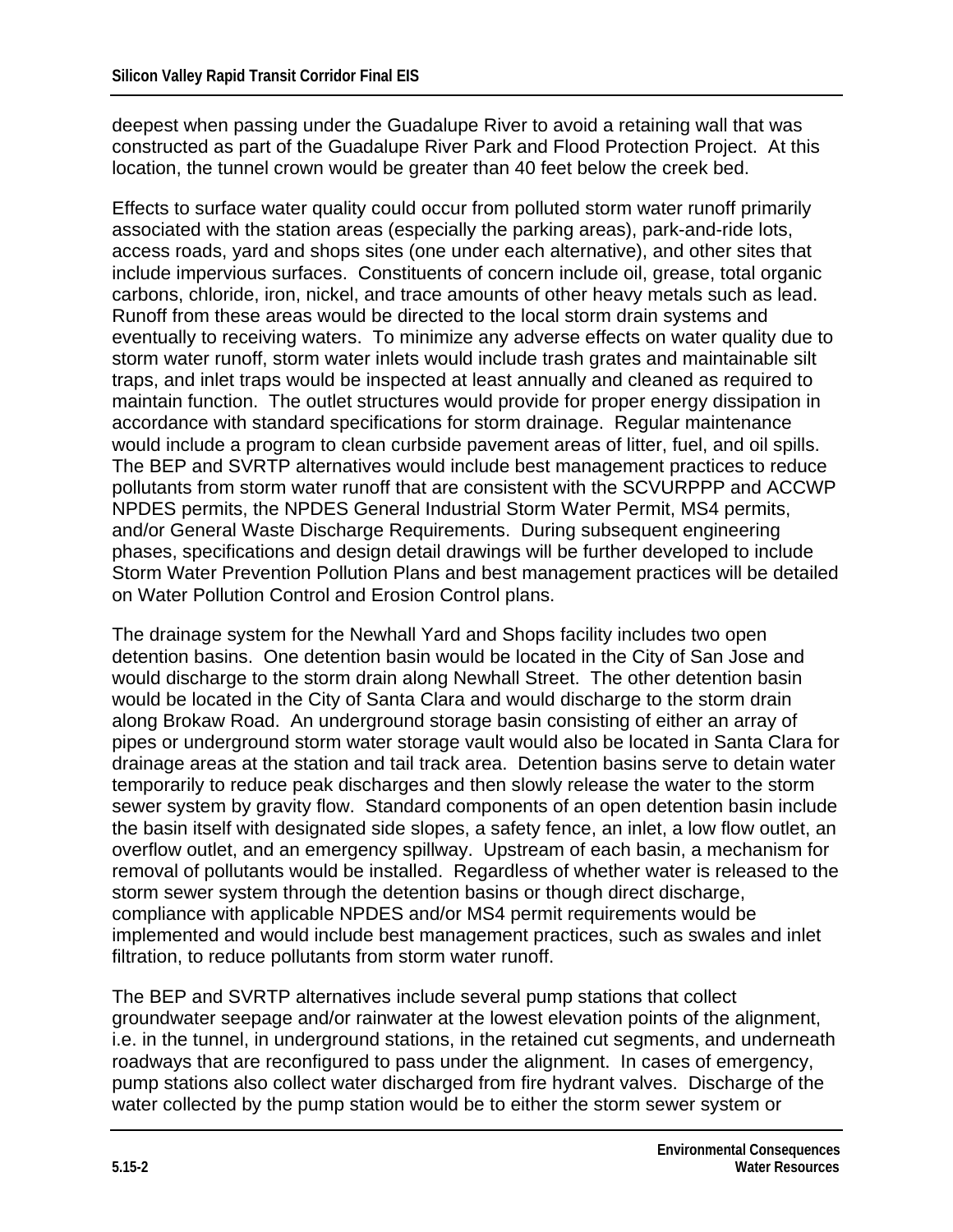sanitary sewer system and would comply with applicable NPDES and/or MS4 permit requirements and/or publicly owned treatment works pretreatment requirements to reduce pollutants.

The BEP and SVRTP alternatives would not contribute any detectable concentrations of diazinon or mercury to any watercourse in the SVRTC identified as impaired by the RWQCB pursuant to Section 303(d) of the federal Clean Water Act.

The BEP and SVRTP alternatives would not violate water quality standards or waste discharge requirements or provide substantial additional sources of polluted runoff. No mitigation is necessary.

#### **Floodplains**

#### **No Build Alternative**

The No Build Alternative consists of the existing transit and roadway networks and planned and programmed improvements in the SVRTC (see Section 2.6, Related Projects, for a list of these projects). The No Build Alternative projects would likely result in effects to floodplains typically associated with transit vehicles and facilities and roadway projects. The projects would be designed in accordance with regulatory requirements and agency criteria from FEMA, Caltrans, the Alameda County Flood Control and Water Conservation District Hydrology and Hydraulics Criteria, Santa Clara Valley Water District criteria and engineering guidelines, and the municipal codes of the local cities. Projects planned under the No Build Alternative would undergo separate environmental review to define effects to floodplains and to determine appropriate mitigation measures.

#### **BEP and SVRTP Alternatives**

The FIRMs and hydraulic analysis indicate that the BEP and SVRTP alternatives in Alameda County lie generally within areas that are not expected to be inundated by a 100-year flood event, except for some areas on the east side of the railroad corridor around Agua Caliente Creek and between Kato Road and Dixon Landing Road near Scott Creek and the county boundary. In Santa Clara County, approximately 30 to 40 percent of the railroad corridor is located within the base flood limits, with a significant portion in the floodplains of Berryessa, Upper Penitencia, and Coyote creeks.

The design criteria for the BEP and SVRTP alternatives require that the alignment be protected from 100-year design flows by improving or replacing the existing crossdrainage structures, installing underdrains under ballast in ballasted trackway, raising the BART track subgrade above the computed base flood elevation, or constructing flood walls. The raised tracks and drainage facilities should not exacerbate flooding upstream and downstream from the railroad corridor for floods up to and including the 100-year design flow. Cross-drainage structures should be designed in a way that the design flow can be conveyed through BART facilities. The retained cut sections, retained fill sections, station entrances, and access points should maintain 6-inches to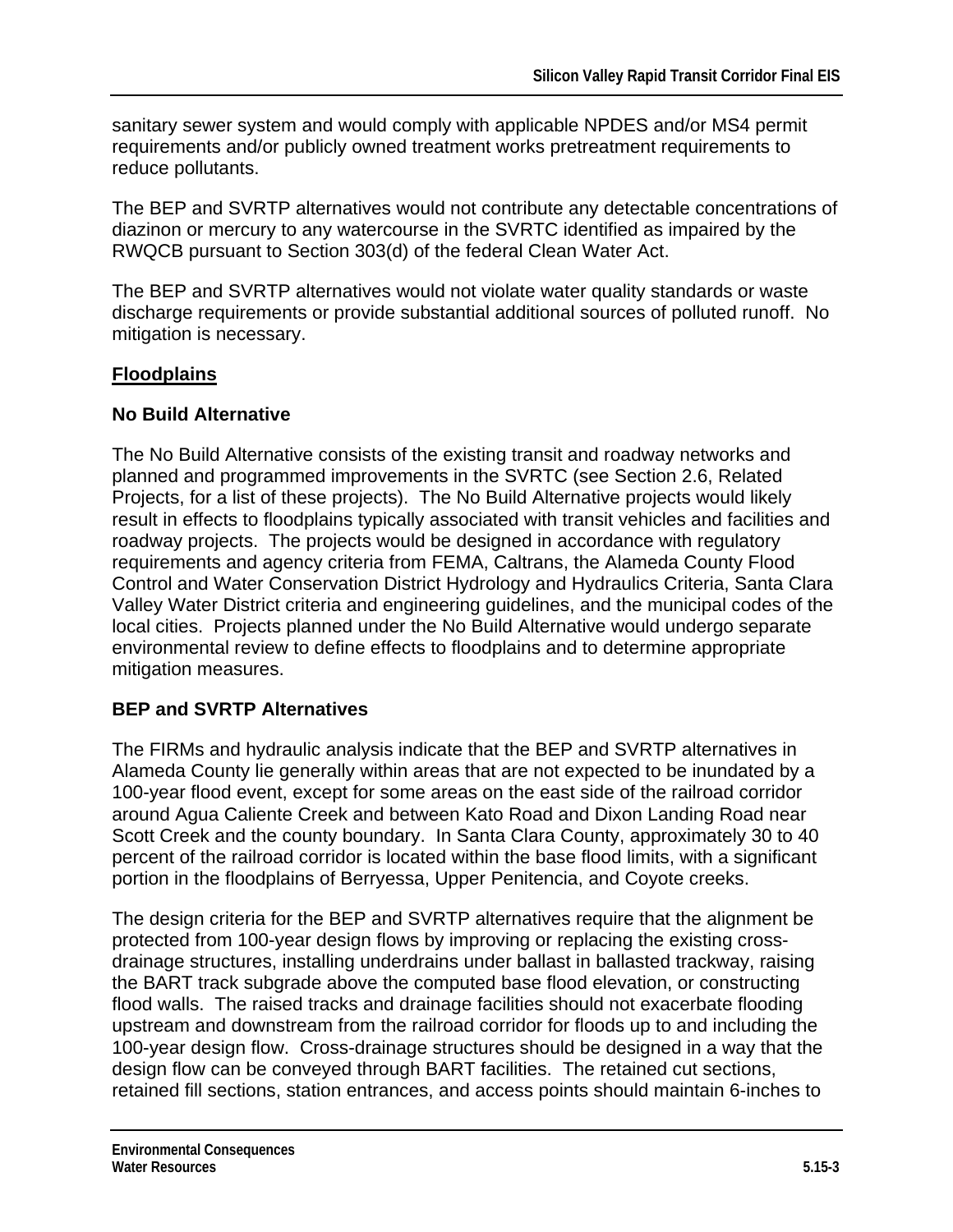1-foot of freeboard above the base 100-year flood elevation, as required.In addition, the location of electrical, communication, and other critical facilities such as traction power substations, gap breaker stations, train control buildings, and vent shaft openings, must be above the 500-year floodplain elevation. Where the locations of critical facilities are not above the 500-year floodplain elevations, the facilities would be raised above the 500-year floodplain level.

The design criteria for the BEP and SVRTP alternatives related to floodplains are derived from regulatory requirements and agency criteria from FEMA, Caltrans, BART, the Alameda County Flood Control and Water Conservation District Hydrology and Hydraulics Criteria, Santa Clara Valley Water District criteria and engineering guidelines, and the municipal codes of the local cities. These are described in detailed in the technical reports that support this section.

The BEP and SVRTP alternatives would not construct all the drainage improvements required along the railroad corridor to address flooding, as several projects are planned and/or programmed (funded) to address design flow and flooding conditions. The objective of these projects is to upgrade the creek channels to contain the design flows within the channel. Once completed, these projects will eliminate flooding in the areas of improvements, which include the SVRTC. These projects include:

- **Freight Railroad Relocation and Lower Berryessa Creek Project.** This project includes drainage improvements on Toroges Creek, Line B-1, Line B, Scott Creek, Calera Creek, Berryessa Creek, and Wrigley Creek to accommodate design flow and water surface elevations from a 100-year flood event. These improvements are planned and programmed for construction in 2009 and 2010, prior to construction of either the BEP or SVRTP alternative. These improvements are discussed in the *Freight Railroad Relocation and Lower Berryessa Creek Project – Initial Study with Mitigated Negative Declaration* (September 2007) and the addendums to this document.
- Warren Avenue/Union Pacific Railroad Grade Separation and **Mission/Warren/Truck Rail Program.** The Warren Avenue/UPRR Grade Separation Project includes relocating Agua Fria Creek to accommodate the new Warren Avenue underpass and constructing drainage improvements to convey the 100-year design flow. The grade separation project is included in a Statutory Exemption (Title 14, Section 15282(h) of the California Code of Federal Regulations and Section 21080.13 of the Public Resource Code) filed in July 2002 by the City of Fremont. The first phase of the work at Agua Fria Creek to relocate the downstream portion of the channel was constructed by Caltrans as part of the I-880/Mission Boulevard (Route 262)/Warren Avenue Interchange Reconstruction and I-880 Widening Project. The Mission/Warren/Truck Rail Program includes construction of the second and final phase of the remaining improvements at Agua Fria Creek, and is planned and programmed to be complete by 2010.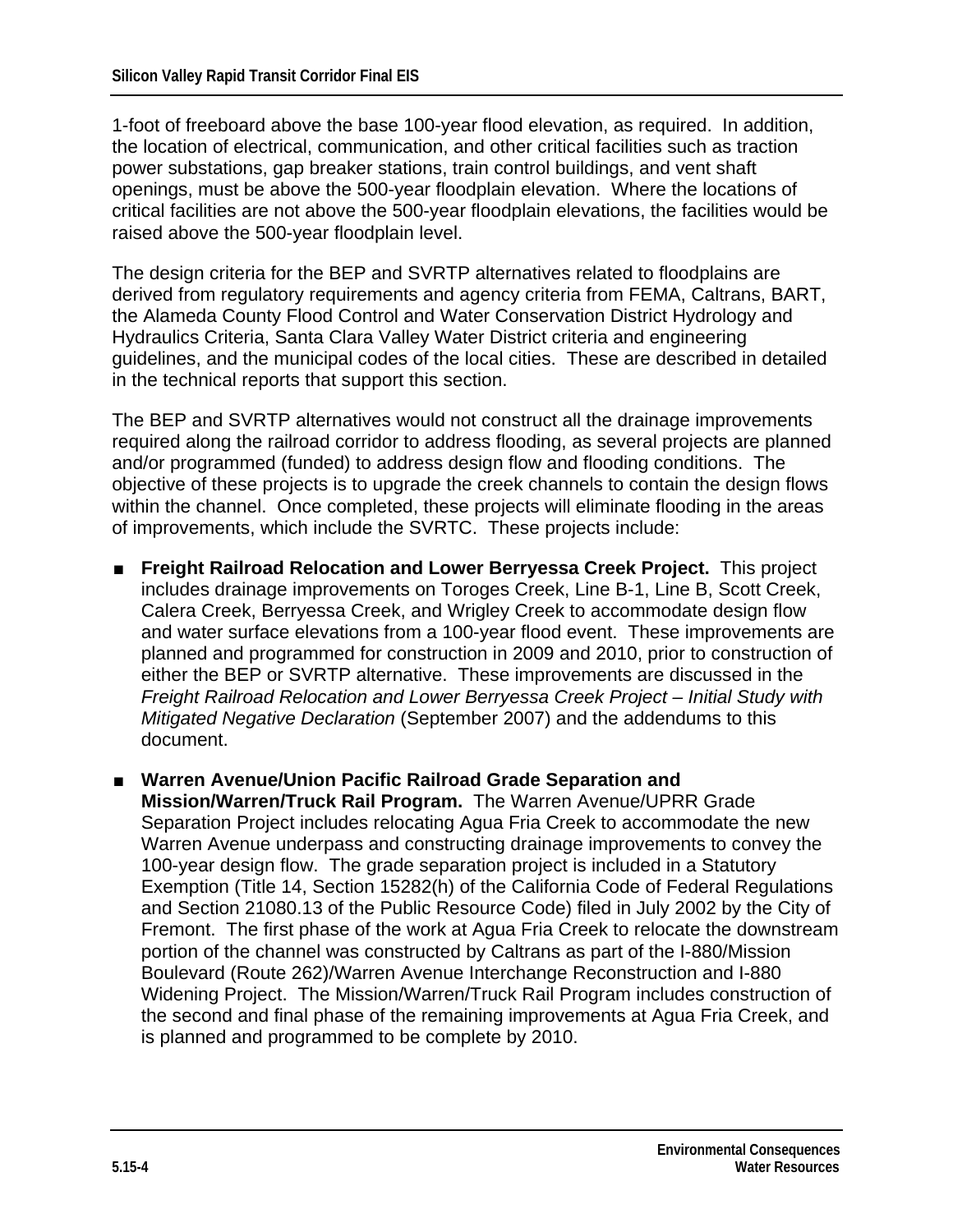- **Berryessa Creek Flood Protection Project.** The Santa Clara Valley Water District is planning the Berryessa Creek Flood Protection Project within the SVRTC to increase the conveyance capacity of the creek to convey the 100-year design flow and to remove areas in Milpitas and San Jose from the 100-year floodplain. The project is divided up into the joint SCVWD/ACOE Berryessa Creek Project and the Lower Berryessa Creek Project (AKA Berryessa Creek Levees Project). The joint SCVWD/ACOE Berryessa Creek Project begins at Calaveras Boulevard in Milpitas and ends at Old Piedmont Road in San Jose. The Lower Berryessa Creek Project begins at the confluence with Lower Penitencia Creek in Milpitas and ends at Calaveras Boulevard. This project includes improvements on Calera Creek to prevent flooding upstream of the railroad corridor. Upon completion of these projects, flooding from overflow of Berryessa Creek within the SVRTC would be eliminated, including along the alignment, at the Milpitas Station area, and around East Penitencia Channel. It should be noted that the Freight Railroad Relocation and Lower Berryessa Creek Project discussed above includes construction of the improvements at Berryessa Creek (a multi-cell box culvert) within the railroad ROW that are part of the larger Lower Berryessa Creek Project.
- **Upper Penitencia Creek Flood Protection Project.** The SCVWD/ACOE are studying various alternatives to reduce the flooding potential along Upper Penitencia Creek from Coyote Creek to Dorel Road in San Jose. Among the alternatives being studied are widening of the existing channel and constructing an underground bypass channel box structure on Upper Penitencia Creek to convey high creek flows directly to Coyote Creek. With implementation of this project, Upper Penitencia Creek would be able to convey the design flows without overtopping the banks near the Berryessa Station area. This project also would eliminate the floodplains around the railroad corridor.
- Lower Silver Creek Flood Protection Project. The Lower Silver Creek Flood Protection Project, currently under construction, provides flood protection along an approximately 4.4 mile long channel reach between Cunningham Avenue and Coyote Creek. Reaches 1 and 2 are located at the confluence with Coyote Creek and McKee Avenue. Reach 3 is located between McKee Avenue and Cunningham Avenue. The construction of Reaches 1 and 2 is complete, near the Las Plumas Yard Option site, and the channel in the vicinity of US 101 is wide and the banks are protected with gabions where necessary. This project eliminates the 100-year floodplains along the railroad corridor in this area, at the Las Plumas Yard Option site under the BEP Alternative, and at the east tunnel portal and Alum Rock Station area under the SVRTP Alternative. This project eliminates the 500-year floodplain for both the critical facilities at the Las Plumas Yard Option site and the east tunnel portal.
- Mid-Coyote Creek Flood Protection Project. The Mid-Coyote Creek Flood Protection Project is located in the central portion of the Coyote Watershed. Its limits extend approximately 6.1 miles in San Jose between Montague Expressway and I-280. The purpose of this project is to increase the conveyance capacity of Coyote Creek to provide flood protection to homes, schools, businesses, and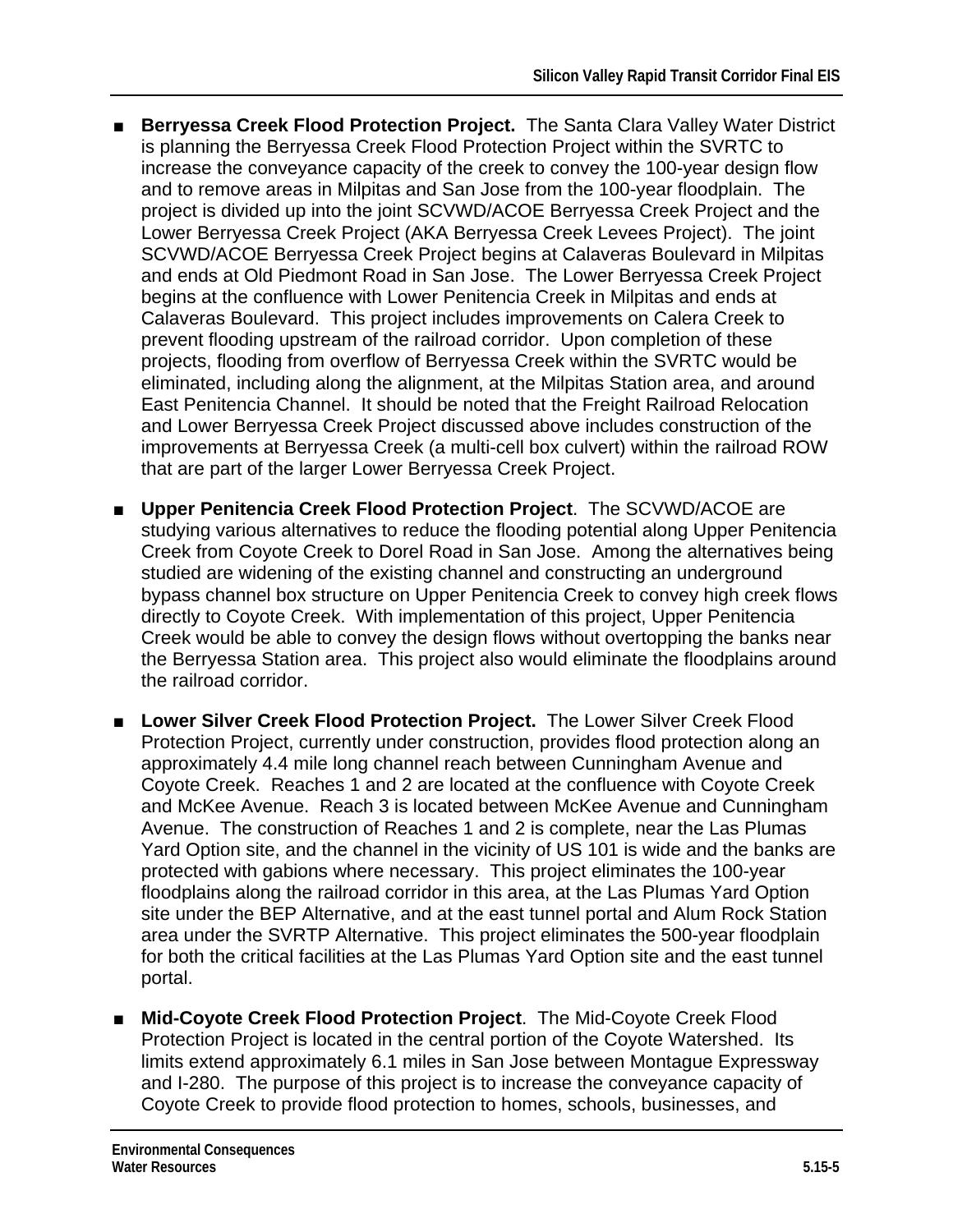highways from a 100-year flood event, and would reduce the likelihood of flooding issues associated with Berryessa Station.

VTA will coordinate with appropriate agencies to obtain updated information on the progress of these projects. For example, VTA is coordinating closely with the SCVWD on the planned Upper Penitencia Creek Flood Protection Project with the ACOE for Upper Penitencia Creek from Coyote Creek to Dorel Drive. The SCVWD's bypass channel alternative included in this project is compatible with the design of the BEP and SVRTP alternatives for the Berryessa Station area. The BEP and SVRTP alternatives are also compatible with SCVWD's preferred alternative for the flood protection project. The preferred alternative widens the existing creek channel by approximately 150 feet and includes a new bench section, which increases the overall creek width to approximately 200 feet. The SCVWD has provided VTA with the ACOE hydraulic model and the plan and profile for the future improved channel. The BEP and SVRTP alternatives include an aerial guideway over Upper Penitencia Creek with support columns located within the bench section designed specifically for the new 100-year flood criterion and in accordance with the SCVWD's Guidelines and Standards. The Berryessa Station Way crossing of Upper Penitencia Creek also clears the 100-year flood event. For the Berryessa Station area, VTA will be preparing additional hydrologic and hydraulic studies during subsequent engineering phases to provide updated information for both the BART project and the Upper Penitencia Creek Flood Protection Project.

In the event that any of the other flood protection projects, which eliminate the 100-year floodplains within the BEP and SVRTP alternative areas, is not implemented on schedule, additional hydrologic and hydraulic studies will be prepared during subsequent engineering phases. The design criteria, as discussed above, would be incorporated into the BEP and SVRTP alternatives to ensure that the BART trackway and facilities are protected from the 100- or 500-year flood event, as required, and these alternatives do not exacerbate flooding or change local flooding conditions in the SVRTC. For example, if the flood protection projects on Berryessa and Upper Penitencia creeks were not in place or under construction by the time the BEP or SVRTP alternative was operational, the BART trackway would act as a barrier to the east-west flood flows, except where roads cross the tracks near Milpitas Station, including Montague Expressway, the extended East Milpitas Boulevard, North Capitol Avenue, and Trade Zone Boulevard. The limited road crossing widths (approximately 500 feet) would result in raising floodplain elevations. Therefore, drainage structures or siphons may be required under the BART tracks to minimize the rise in floodplain elevations, and the capacity of the drainage entering East Penitencia Channel may need to be enlarged. In addition, the increase in the base flood elevations would require parapets of the retained cut U-walls to be raised above the base floodplain elevation. Flood proofing may also be needed to the Milpitas Station facilities and some nearby existing structures. Details of such design requirements would be determined with additional analysis, if required.

While the flood protection projects listed above would resolve flooding issues at several creek crossings along the railroad corridor and other project areas, some locations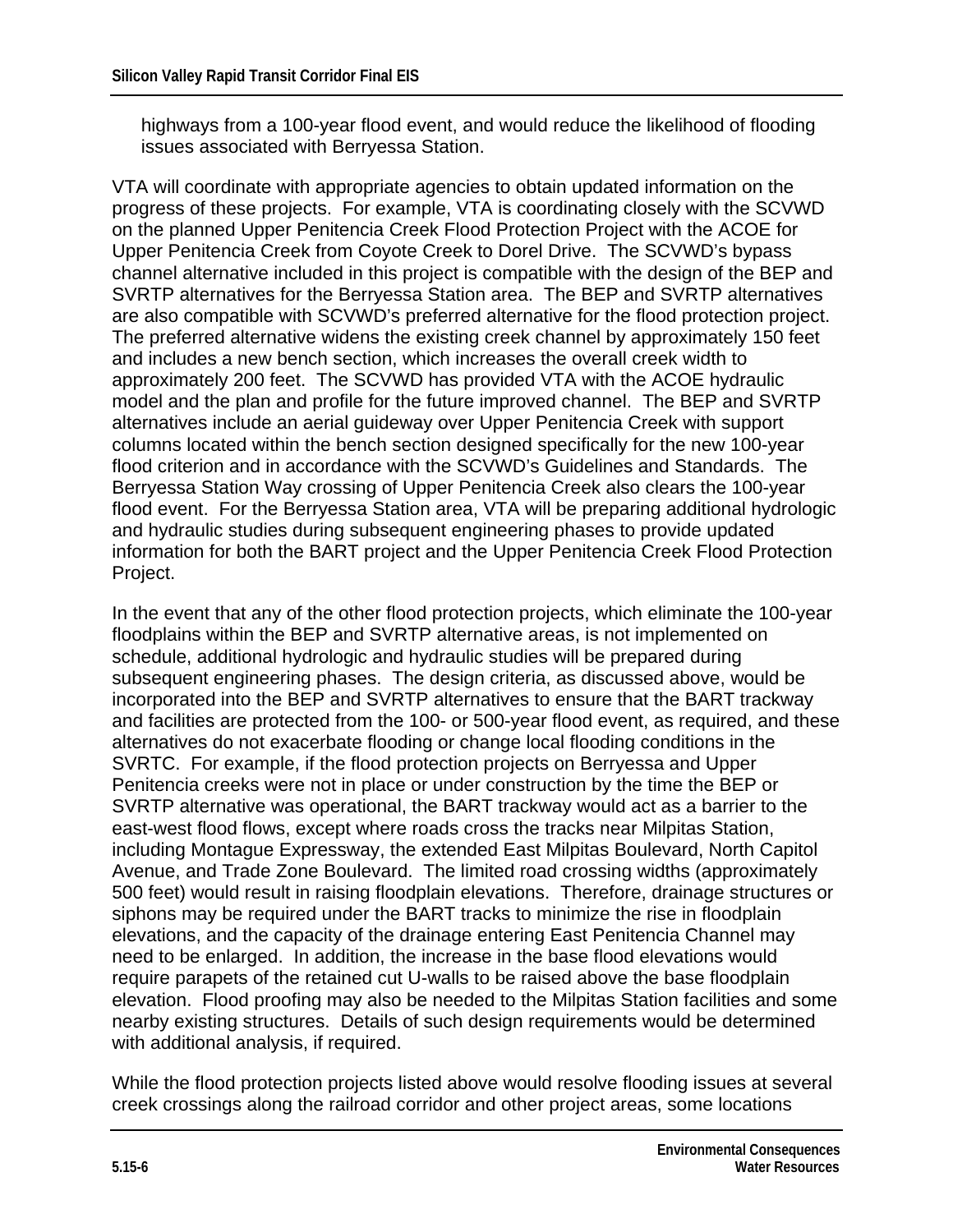would require improvements as part of BEP or SVRTP alternative to ensure design flow and flooding conditions are addressed.

The SVRTP alternative ROW would extend approximately 60 to 80 feet into the Agua Caliente Creek/Line F floodplain, which would encroach on approximately 24,000- 32,000 square feet of floodplain area. Assuming an average 1.5 feet flood depth, floodplain volume would be reduced by approximately 36,000-48,000 cubic feet in this area, which would either result in increasing the extent of the floodplain or flooding downstream of the railroad corridor. To address this encroachment, the BART tracks would be raised and the cross drainage structure under the railroad corridor would be upgraded to include construction of a series of cross-drains that would prevent floodwaters from backing up on the east side of the corridor. Also, the existing box culvert would be upgraded to contain the design flows. Upon the completion of these upgrades, the 100-year flood elevation will be maintained at a lower or similar elevation compared to the existing floodwater elevation.

The Alum Rock Station area is in both the 100- and 500-year floodplain of Coyote Creek. Therefore, the at grade portions of the station area and the critical facilities would be designed to be 2 feet above the existing ground to prevent flooding during the 500-year flood. The 100-year flood flows are contained within the Guadalupe River with the flood improvement project now in place. However, for the 500-year flood, the river overflows its banks towards the east along West Santa Clara Street. Since West Santa Clara Street slopes away from the Guadalupe River, flooding would flow toward the Market Street Station but would not reach the station area. The Diridon/Arena Station is outside the 100- and 500-year floodplain of the Guadalupe River and Los Gatos Creek. The west tunnel portal, Newhall Yard and Shops site, and the Santa Clara Station are within a 100-year floodplain due to overland flow. A retaining wall would surround the tunnel portal to protect it from inundation during a flood. The Newhall Yard and Shops site and the Santa Clara Station, both which include critical facilities, would be designed to prevent flooding during the 500-year flood.

The BEP and SVRTP alternatives would add impervious surfaces at the station areas, access roads, yard and shops sites, and other facility sites that could result in an increase in the volume of storm water runoff to the storm drain system or directly into the creeks. In general, the increase in impervious surfaces compared to existing conditions would be limited, as most of the SVRTC is already developed, and the amount of new impervious surfaces would not produce runoff volumes that would exceed the capacity of existing or planned drainage systems. However, any new areas could concentrate and redirect flows that may result in onsite flooding. BART Design Criteria require that drainage systems that collect runoff from the BEP and SVRTP alternatives be designed to convey the surface flow generated by a 10-year storm event or to the minimum requirements of the cities, whichever is greater. As described above, the BEP and SVRTP alternatives would include best management practices to reduce pollutants from storm water runoff that are consistent with the SCVURPPP and ACCWP NPDES permits, the NPDES General Industrial Storm Water Permit, MS4 permits, and/or General Waste Discharge Requirements.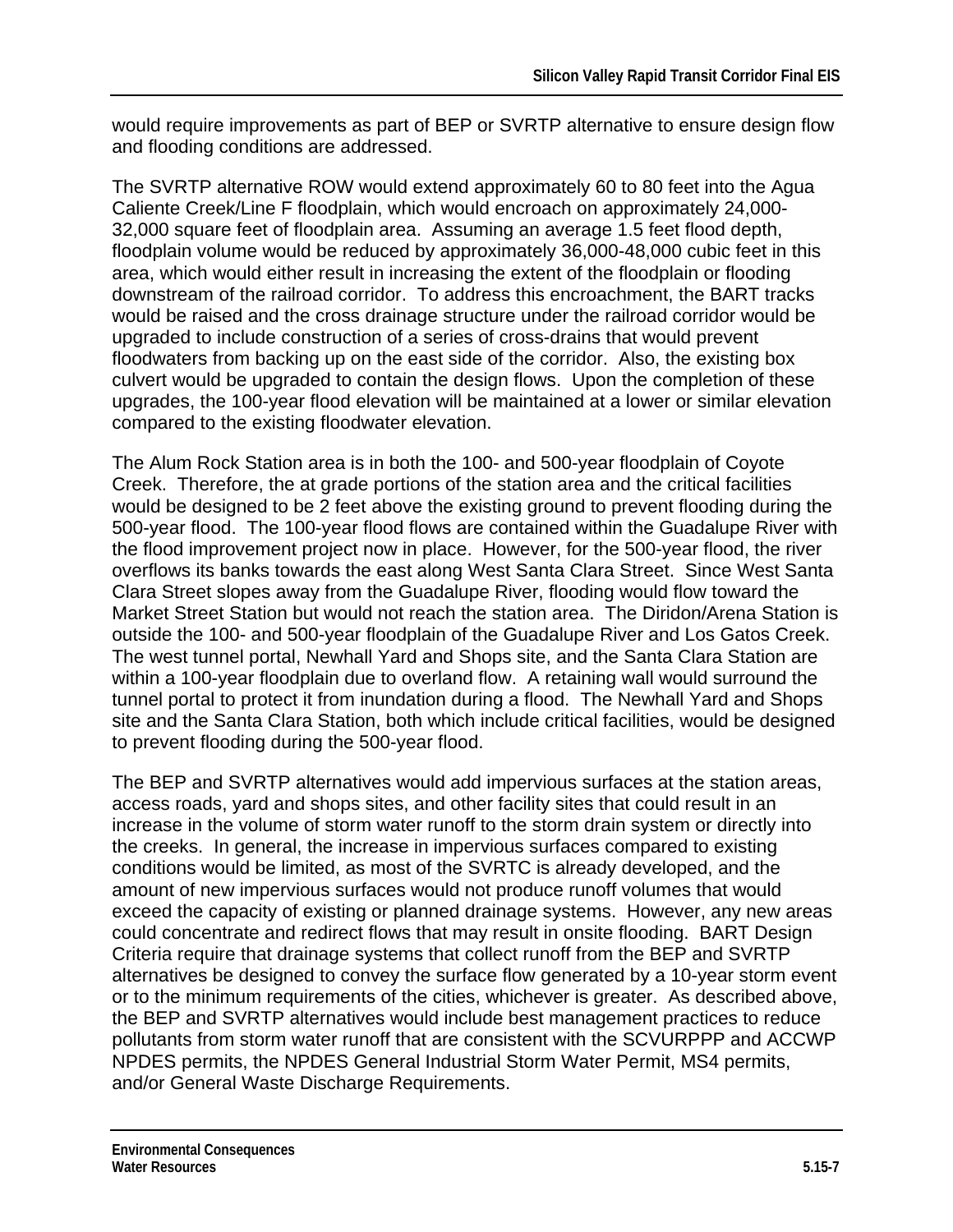The BEP and SVRTP alternatives would not expose people or structures to the risk of flooding, create floodplains, or result in increase in the base flood elevation. Natural and beneficial floodplain values would not be affected by these alternatives. The BEP and SVRTP alternatives would not create or contribute runoff that would exceed the capacity of existing or planned drainage systems. The requirements of Executive Order 11988 and DOT Order 5650.2 for the floodplain management and protection have been met. No mitigation is necessary.

#### **Groundwater**

#### **No Build Alternative**

The No Build Alternative consists of the existing transit and roadway networks and planned and programmed improvements in the SVRTC (see Section 2.6, Related Projects, for a list of these projects). The No Build Alternative projects could result in effects to groundwater associated with transit vehicles and facilities and roadway projects. The projects could be designed to facilitate groundwater recharge, if necessary, through engineered methods that either reduce the hardscape or otherwise allow for infiltration. Projects planned under the No Build Alternative would undergo separate environmental review to determine effects to groundwater.

#### **BEP and SVRTP Alternative**

The increase in impervious areas at the stations and other project sites compared to existing conditions would be limited, as these sites are already developed, and would have minimal adverse effect on groundwater recharge. However, to facilitate groundwater recharge, if necessary, engineered methods that either reduce the hardscape or otherwise allow for infiltration would be included in the project.

The retained cuts and tunnel bores will be designed in accordance with BART Design Criteria to resist anticipated hydrostatic pressures and buoyant forces. These criteria include factors of safety against flotation.

Groundwater flow directions and pathways may be affected by the retained cut U-walls, tunnel structure, and underground stations, potentially causing the diversion of the normal flow of groundwater, the mounding of groundwater, or the rise of the water table. To minimize these adverse effects at the retained cut locations, highly permeable gravel channels and/or slotted PVC pipes would be constructed directly beneath the U-wall sections where needed to allow water to be routed underneath the U-wall. Mounding of groundwater up-gradient of the tunnel structure is not anticipated, as the tunnel would be constructed at a minimum depth of 20 feet below ground surface at the tunnel crown (top of tunnel), which is below the water table in the San Jose area at approximately 15 feet below ground surface. Therefore, groundwater would be able to flow above and below the tunnel structure. Highly permeable gravel channels placed in select locations above the tunnel would facilitate drainage, as well as along cut and cover stations if any fill material placed during construction does not provide adequate permeability. During subsequent engineering phases, additional hydrogeological studies will be conducted.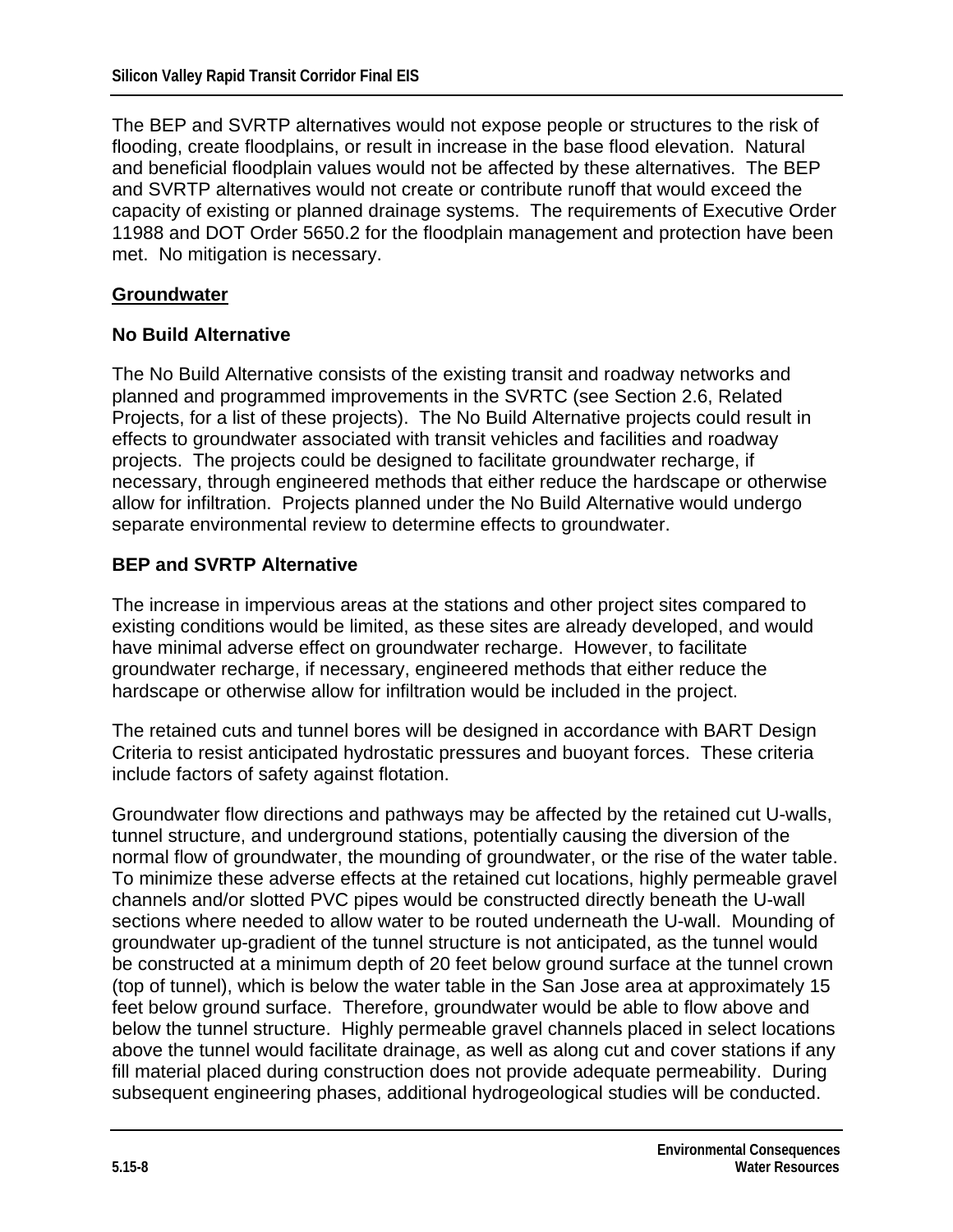The result may find that the permeable pathways are unnecessary and that no effect to groundwater is anticipated.

It is also possible that groundwater flow direction or gradient could be impacted by construction techniques that 'seal' the underground structures. The implementation of construction best management practices would ensure that there is no contamination introduced to the groundwater during the construction and operation of the project, and the management of contaminated groundwater would be accomplished by proper handling and pre-treatment/disposal as required by permits.

The project will include engineering measures to avoid impacts to existing cleanup activities so that there is no adverse affect on diversion of existing plumes. Site specific recommendations for avoiding impacts to contaminated groundwater that may be affected by the project will be addressed in additional hydrogeological studies to be conducted during subsequent engineering phases.

Dewatering inside the retained cuts, underground stations, and tunnel may be necessary during the operation of the BEP and SVRTP alternatives to keep these facilities dry. The total quantity of water removed is anticipated to be minimal (the retained cuts and underground stations would be designed to prevent water intrusion and the tunnel would be sealed) and no detectable changes to the groundwater supply would occur.

The BEP and SVRTP alternatives would not affect groundwater supply, and would have minimal effects on groundwater recharge. The BEP and SVRTP alternatives would not alter groundwater flow directions and pathways. No mitigation is necessary.

## **5.15.3 CUMULATIVE IMPACTS**

### **Surface Waters**

The projects included in the No Build Alternative and other projects planned in the BEP and SVRTP alternative areas would be subject to the federal, state, and local requirements related to surface water resources. NPDES permits issued that authorize construction and/or operations will require implementation of short- and long-term best management practices to avoid or minimize any adverse effects on water quality due to storm water runoff. Many projects would also be subject to MS4 permits and/or General Waste Discharge Requirements.

The City of Fremont, County of Alameda, and the Alameda County Flood Control and Water Conservation District participate in the Alameda Countywide Clean Water Program. The program includes a Storm Water Quality Management Plan that consists of a joint plan and individual plans by participating jurisdictions to reduce storm water pollution. Similarly, the cities of Milpitas, San Jose, Santa Clara, County of Santa Clara, and the SCVWD participate in the SCVURPPP. The program includes an Urban Runoff Management Plan to reduce storm water pollution. Both the Storm Water Quality Management Plan and the Urban Runoff Management Plan serve as the basis of the